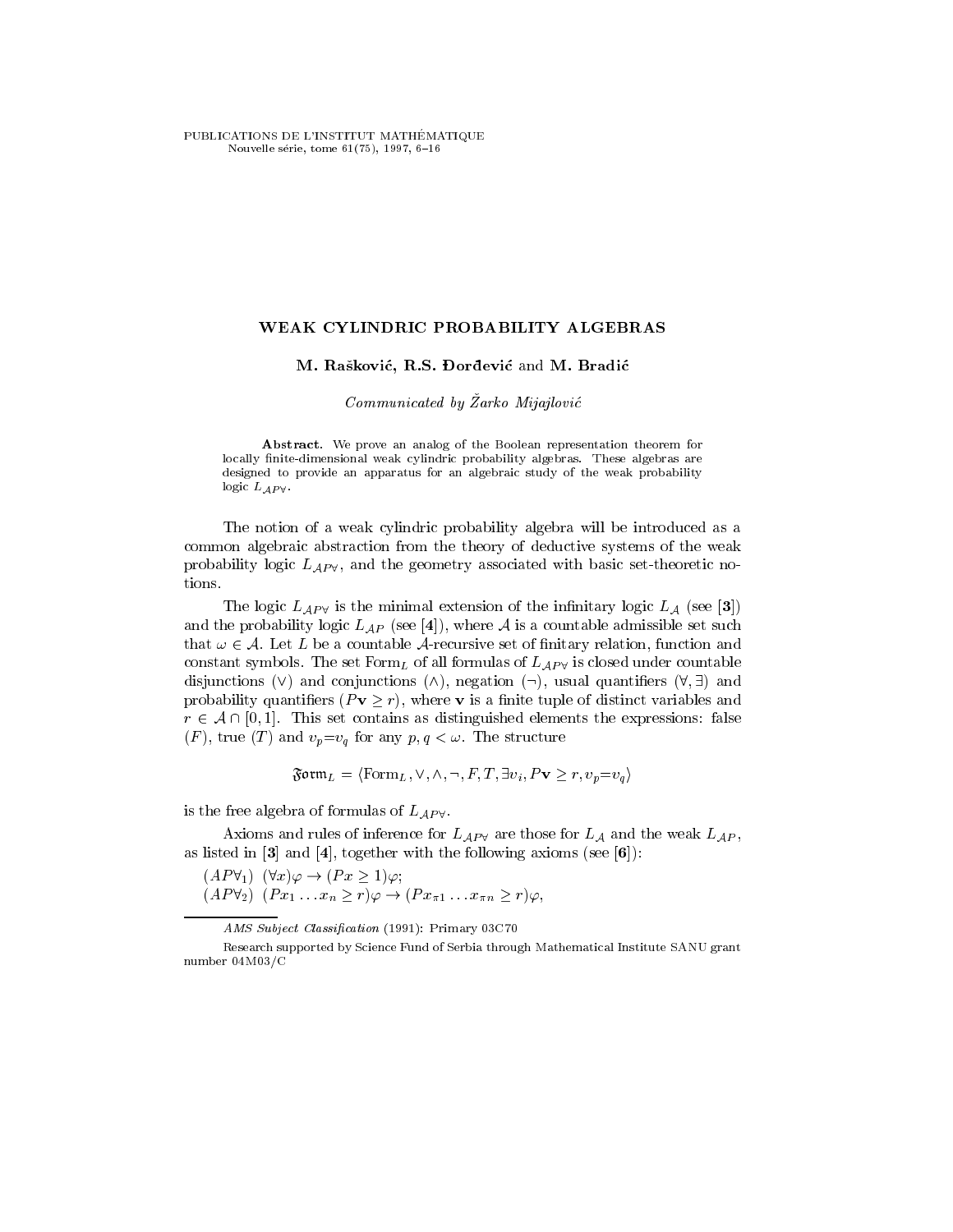where  $\pi$  is a permutation of  $\{1, \ldots, n\}$ .

Let  $\Sigma$  be any set of sentences of  $L_{AP}$ . The notion of a deduction of a formula  $\varphi$  from  $\Sigma$  (denoted by  $\Sigma \vdash \varphi$ ) is defined in the usual way. Let  $\equiv_{\Sigma}$  be a relation on Form<sub>L</sub> defined by

$$
\varphi \equiv_{\Sigma} \psi \quad \text{iff} \quad \Sigma \vdash \varphi \leftrightarrow \psi.
$$

If  $\Sigma \vdash \varphi \leftrightarrow \psi$ , then  $\Sigma \vdash (\exists x)\varphi \leftrightarrow (\exists x)\psi$  and  $\Sigma \vdash (P\mathbf{x} \geq r)\varphi \leftrightarrow (P\mathbf{x} \geq r)\psi$ . Hence the relation  $\equiv_\Sigma$  is a congruence relation on  $\mathfrak{sym}_L$ . Let  $\varphi^\omega$  be a set of all formulas  $\equiv_{\Sigma}$ -equivalent to  $\varphi$ , and let  $\text{Form}_{L}/\equiv_{\Sigma}$  be a set of all equivalence classes  $\varphi^-,\, \varphi \in \texttt{form}_L.$  Now, we construct the quotient algebra

$$
\mathfrak{Form}_L/\equiv_{\Sigma}=\langle \mathrm{Form}_L/\equiv_{\Sigma}, \vee^{\Sigma}, \wedge^{\Sigma}, \neg^{\Sigma}, F^{\Sigma}, T^{\Sigma}, (\exists v_i)^{\Sigma}, (P\mathbf{v}\geq r)^{\Sigma}, (v_p=v_q)^{\Sigma}\rangle,
$$

which will be called a weak cylindric probability algebra of formulas.

Let  $\mathfrak{A} = \langle A, R_i^{\mathfrak{A}}, f_j^{\mathfrak{A}}, c_k^{\mathfrak{A}}, \mu_n \rangle_{n < \omega}$  be a weak probability structure for  $L_{AP} \forall$ ; i.e.,  $\langle A, R^{\mathfrak{A}}_i, f^{\mathfrak{A}}_j, c^{\mathfrak{A}}_k \rangle$  is a classical first-order structure and  $\mu_n$ 's are finitely additive probability measures dened on the set of all denable subsets of An . By using the natural definition of the satisfaction relation, we obtain the collection  $A$  of all sets of the form  $\varphi^{\mathfrak{A}} = \{ a \in A^{\omega} : \mathfrak{A} \models \varphi[a] \}, \varphi \in \text{Form}_L$ . Then

$$
((\exists v_i)\varphi)^{\mathfrak{A}} = \{a \in A^{\omega} : a \upharpoonright \omega \setminus \{i\} = b \upharpoonright \omega \setminus \{i\} \text{ for some } b \in \varphi^{\mathfrak{A}}\},\
$$

$$
((P\mathbf{v} \ge r)\varphi)^{\mathfrak{A}} = \{a \in A^{\omega} : \mu_n\{(b_{k_1},\ldots,b_{k_n}) : b \in \varphi^{\mathfrak{A}}, \ (j \notin K \to b_j = a_j)\} \ge r\},
$$

where v  $v_{\alpha+1}$  ,  $v_{\alpha+1}$  ,  $v_{\alpha+1}$  and  $v_{\alpha+1}$  and  $v_{\alpha+1}$  is weak cylindrical cylindric weak cylindric weak cylindrical cylindric weak cylindrical cylindric weak cylindric weak cylindric weak cylindric weak cy probability set algebra. As usual, a unary cylindric set operation Ci is dened on the subsets of  $A^+$  by setting, for any  $A \subseteq A^+$ ,

$$
C_i(X) = \{ y \in A^{\omega} : y \upharpoonright \omega \setminus \{ i \} = x \upharpoonright \omega \setminus \{ i \} \text{ for some } x \in X \}.
$$

Let  $\langle K \rangle$  be a tuple of distinct integers corresponding to a finite subset  $\{k_1, \ldots, k_n\}$ of  $\omega$ . For each  $\langle K \rangle$  and  $r \in [0, 1]$ , we introduce a unary cylindric probability set operation  $C_{\langle K \rangle}$  on the subsets of A and by setting, for any  $A \subseteq A$ , , and the contract of the contract of the contract of the contract of the contract of the contract of the contract of the contract of the contract of the contract of the contract of the contract of the contract of the con

$$
C_{\langle K \rangle}^r(X) = \{ y \in A^\omega : \mu_n \{ (x_{k_1}, \ldots, x_{k_n}) : x \in X \& (j \notin K \to x_j = y_j) \} \ge r \}.
$$

By means of  $C_{\langle K \rangle}$  we obtain a cylinder generated by translating only the section of X whose measure is not less than r parallelly to the  $(k_1, \ldots, k_n)$ -axis of  $A^*$ . If  $K$  is a singleton  $\{k\}$ , then we write  $C_k$  instead of  $C_{\{k\}}$ . from  $C_i(\varphi^\mathfrak{A}) \;=\; \bigl((\exists v_i)\varphi\bigr)^{\mathfrak{A}}$  a  $((\exists v_i)\varphi)^{\mathfrak{A}}$  and  $C^r_{(K)}(\varphi^{\mathfrak{A}}) = ((P\mathbf{v} \geq r)^r)$  $((P\mathbf{v} \geq r)\varphi)^{\mathfrak{A}}$  that the function f: Form<sub>L</sub>  $\left/ \equiv_{\Sigma} \to \mathbb{A}$  defined by  $f(\varphi^{\Sigma}) = \varphi^{\mathfrak{A}}$  is a "natural" homomorphic transformation from the weak cylindric probability algebra of formulas  $\mathfrak{F} \mathfrak{o} \mathfrak{r} \mathfrak{m}_L /\mathfrak{S}_\Sigma$  onto the weak cylindric probability set algebra

$$
\langle \mathbb{A}, \cup, \cap, \sim, \emptyset, A^{\omega}, C_i, C^r_{\langle K \rangle}, D_{pq} \rangle,
$$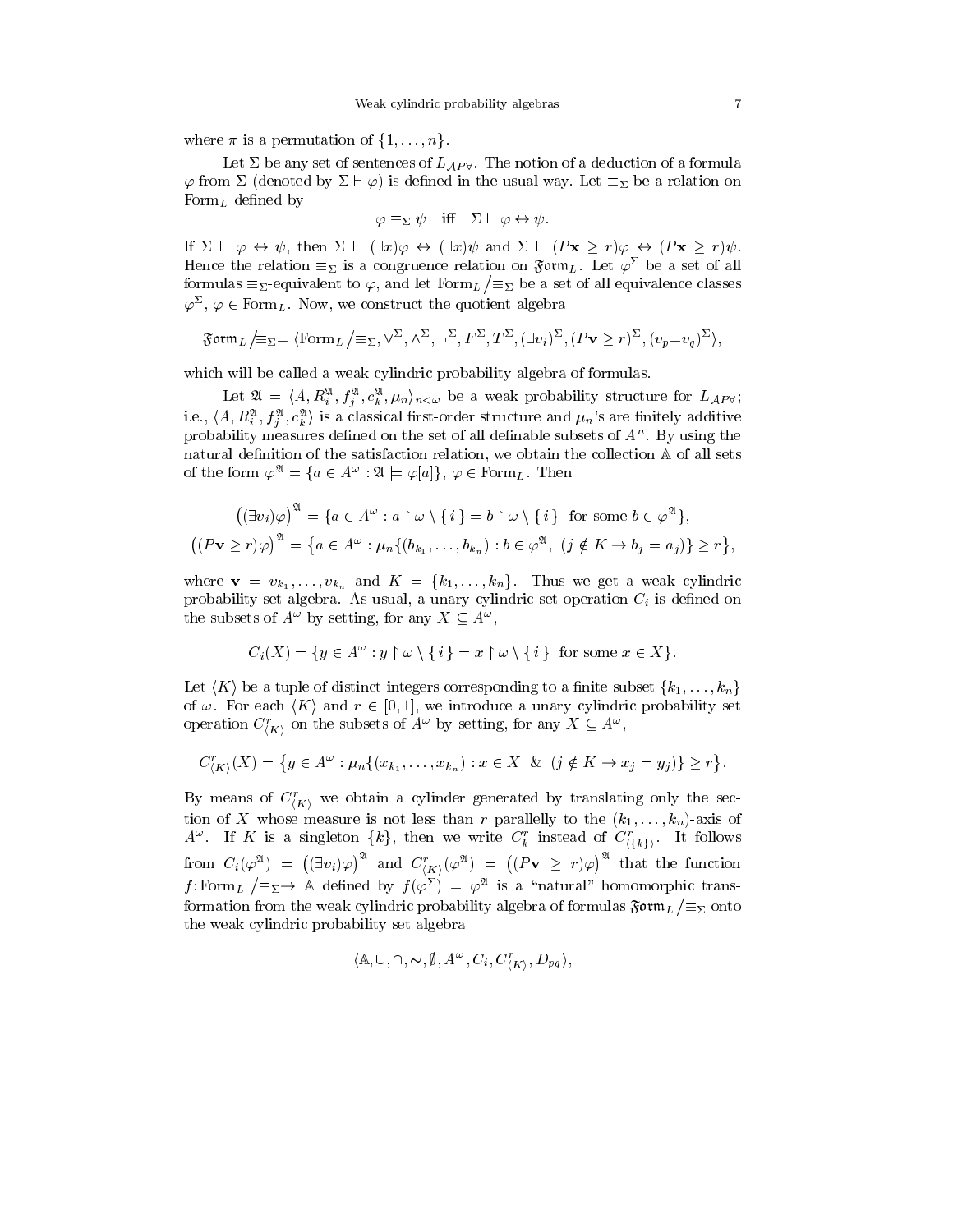where  $D_{pq} = \{a \in A^{\omega} : a_p = a_q\}$  and, so,  $D_{pq} = (v_p = v_q)^{\mathfrak{A}}$ .

The abstract notion of a weak cylindric probability algebra is defined by equations which hold in both algebras mentioned above. We suppose in advance that a fixed indexation by hereditarily countable sets (from  $A \subseteq \mathrm{HC}$ ) is given. So let  $A = \{x_i : i \in I\}$  and  $I \subseteq A$ . We say that a Boolean algebra  $\langle A, +, \cdot, -, 0, 1 \rangle$ is a complete if the single  $j$  if  $j$  , where  $j$  is any  $j$  and  $j$  and  $j$  and  $j$  and  $j$  and  $j$  and  $j$  $\sum_{j \in J} x_j \in A$ .

— symmetric at the masser symmetric probability algebra is a structure in

$$
\mathbf{A} = \langle A, +, \cdot, -, 0, 1, C_i, C_{(K)}^r, d_{pq} \rangle,
$$

http://www.com/com/com/

such that  $\langle A, +, \cdot, -, 0, 1 \rangle$  is an A-complete Boolean algebra,  $C_i$  and  $C_{\langle K \rangle}$  are unary operations on A for each  $i < \omega$  and each finite  $K \subseteq \omega$ ,  $d_{pq} \in A$  for all  $p, q < \omega$ , and the following postulates hold (by convention, let  $C_{(K)}x = C_{(K)}^T x$  for  $r \geq 1$ , and  $C_{\langle K \rangle} x = C_{\langle K \rangle} x$  for  $r \leq 0$ .

(WCP<sub>0</sub>)  $\langle A, +, \cdot, -, 0, 1, C_i, d_{pq} \rangle$  is a cylindric algebra of dimension  $\omega$ . (WCF<sub>1</sub>) (i)  $C_{\langle \emptyset \rangle} x = x$ , (ii)  $C_{\langle K \rangle} 0 = 0$ , where  $r > 0$ .  $(WCT_2)$   $C_{\langle K \rangle} x = 1.$ (WCP<sub>3</sub>) If  $r \geq s$ , then  $C_{\langle K \rangle} x \leq C_{\langle K \rangle} x$ .  $(WCF_4)$   $C_{(K)}(x + C_{(L)}y) = C_{(K)}x + C_{(L)}y$ , where  $K \subseteq L$ .  $(W\cup \Gamma_5)$  (i)  $C_{\langle K\rangle}^*x$   $C_{\langle K\rangle}^*y \leq C_{\langle K\rangle}$   $(x \ y)$ , (ii)  $C_{\langle K \rangle} x \cdot C_{\langle K \rangle} y \cdot C_{\langle K \rangle} = (x \cdot y) \leq C_{\langle K \rangle} (x + y).$  $(WCP_6)$   $C_{(K)}^r - x = -\sum_{m>0} C_{(K)}^{1-r+1/m} x.$ (WCF7)  $C_{\langle K \rangle} x \leq C_{\langle \pi(K) \rangle} x$ , where  $\pi$  is a permutation of  $\{1, \ldots, n\}$  and  $\langle \pi(K) \rangle$  is  $k_{\pi 1}, \ldots, k_{\pi n}$ .  $(WCP_8)$   $-C_k^1 - x \leq C_k x$ .  $k$   $\sim$   $\sim$   $\sim$   $\sim$   $\sim$   $\sim$ (WCP<sub>9</sub>) If  $i \in \mathbb{R}$ , then: (i)  $C_i C_{\langle K \rangle} x = C_{\langle K \rangle} x$ , (ii)  $C_{\langle K \rangle} C_i x = C_{\langle K \rangle} \{i\} C_i x$ .  $(WCF_{10})$  If  $i, j \notin K$ , then: (i)  $C_{\langle K \rangle} C_i(a_{ij} \ x) = C_i C_{\langle K \rangle} (a_{ij} \ x)$ , (ii)  $C_{(K\cup\{i\})}C_j(a_{ij} \cdot x) = C_{(K\cup\{i\})}C_i(a_{ij} \cdot x).$ 

We point out that the axioms  $WCP_2-WCP_6$  express a well-known properties of finitely additive measures. The axioms  $WCP_7$  and  $WCP_8$  express the conditions  $(AP\forall_2)$  and  $(AP\forall_1)$  of  $L_{AP\forall}$ , respectively.

Now we give some properties of the operations  $C_{\ell K}$ . The necessary properties  $h = h$  is a set of  $h = h$ of  $C_i$  and the substitution operation  $S_i$  defined by  $S_i x = \{C_i, C_j\}$  $\int x$ , if  $i = j$ Ci(dij x); if <sup>i</sup> 6= <sup>j</sup> , are well-known (see [2] and [5]).

**THEOREM 1.** If  $\{A, +, \cdot, -, 0, 1, \mathbb{C}_i, \mathbb{C}_{i,K} \setminus a_{pa} \}$  is a weak cyunaric probability h and a structure of the structure of the structure of the structure of the structure of the structure of the structure of the structure of the structure of the structure of the structure of the structure of the structure algebra, then:

 $(1)$  C<sub>(K)</sub> $1=1$ .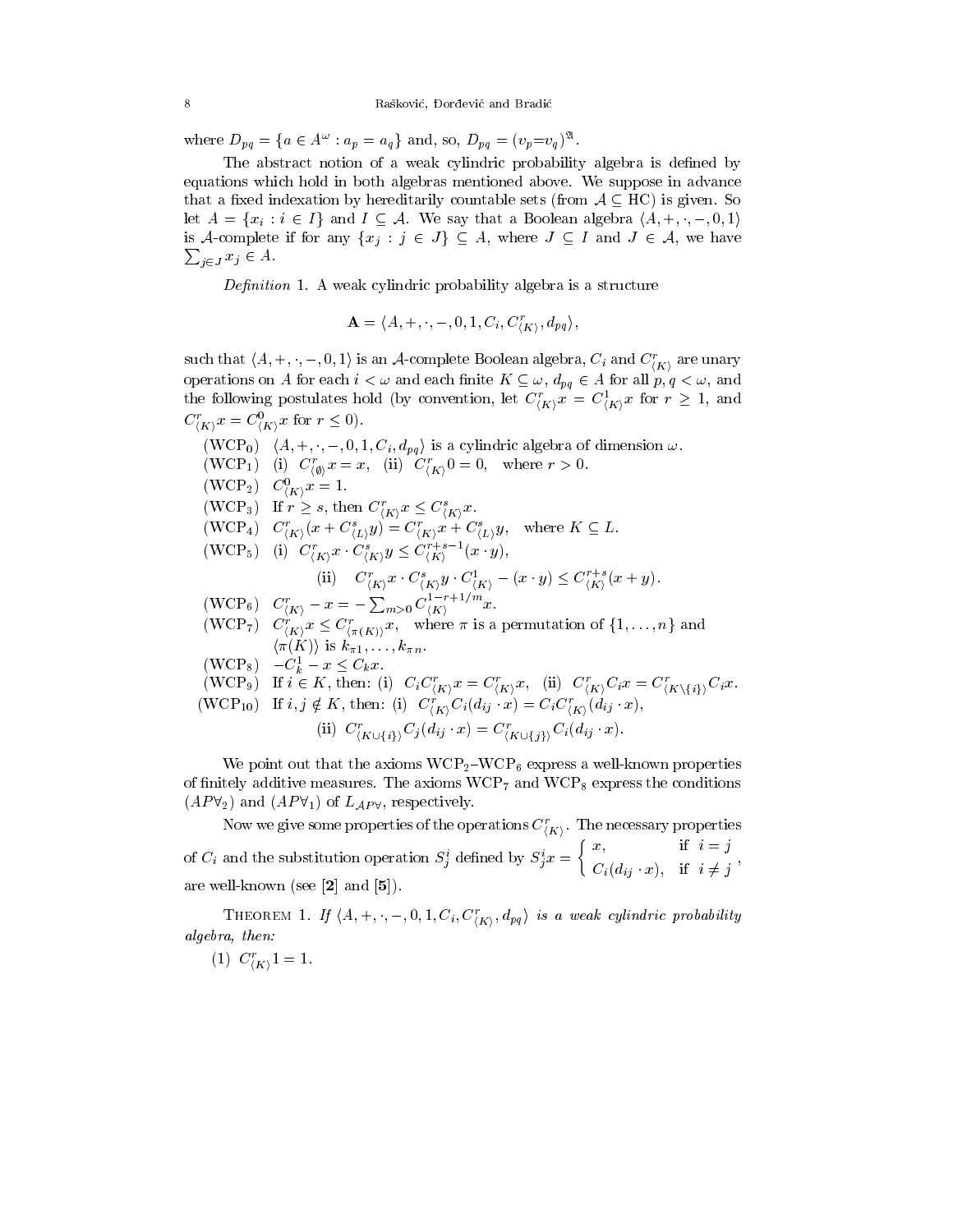Weak cylindric probability algebras and the settlement of  $9$ 

(2) If  $r > 0$  and  $s > 0$ , then  $C_{\langle K \rangle} x = x$  if  $\int_{K \setminus V} C_{\langle K \rangle} - x = -x$ . (3) If  $r > 0$  or  $r = s = 0$  and  $K \subseteq L$ , then  $C_{\langle K \rangle}(x \cdot C_{\langle L \rangle}y) = C_{\langle K \rangle}(x \cdot C_{\langle L \rangle}y)$ . (4)  $C_{\langle K \rangle}^r x \cdot -C_{\langle K \rangle}^r y \le \sum_{m>0} C_{\langle K \rangle}^{1/m} (x \cdot -y).$ (3) If  $x \leq y$ , then  $C_{\langle K \rangle} x \leq C_{\langle K \rangle} y$ . (0)  $C_{\langle K \rangle} x + C_{\langle K \rangle} y \leq C_{\langle K \rangle} (x + y).$  $\left(\iota\right) \cup_{\left(K\right)} (x \cdot y) \leq \cup_{\left(K\right)} x \cdot \cup_{\left(K\right)} y$ .  $(K, \mathcal{F})$ (8)  $C_{(K)}^T x \cdot C_{(K)}^T y = C_{(K)}^T (x \cdot y).$ <br>(9)  $C_{(K)}^1 x = x$  iff  $C_{(K)}^T x = x.$ (10) If  $K = \{k_1, \ldots, k_n\}$  and  $r > 0$ , then  $C_{\langle K \rangle} x \leq C_{k_1} \ldots C_{k_n} x$ . (11)  $C_{\langle K \rangle} a_{pq} = a_{pq}$ , where  $p, q \notin \mathbf{\Lambda}$ . (12) If  $i \in \mathbb{A}$ , then: (a)  $S_i C_{iK} x = C_{iK} x$ , (b)  $S_i S_i C_{iK} x = S_i C_{iK} x$ . (15) If  $i, j \notin \Lambda$ , then: (a)  $S_j \cup_{i \in \Lambda} x = \cup_{i \in \Lambda} S_j x$ , (b)  $C'_{K\cup\{i\}}S_i^{\circ}x = C'_{K\cup\{i\}}S_i^{\circ}x.$ 

Proof. (1) It follows from WCP1 (ii) and WCP6 that

$$
C_{\langle K\rangle}'^1=-\sum\nolimits_{m>0}C_{\langle K\rangle}^{1-r+1/m}0=1.
$$

(2) If  $C_{\langle K \rangle} x = x$ , then

$$
C_{\langle K \rangle}^{s} - x = -\sum_{m>0} C_{\langle K \rangle}^{1-s+1/m} x \qquad \text{by WCP}_6
$$
  
=  $-\sum_{m>0} C_{\langle K \rangle}^{1-s+1/m} C_{\langle K \rangle}^{r} x \qquad \text{by assumption}$   
=  $-\sum_{m>0} C_{\langle K \rangle}^{r} x \qquad \text{by WCP}_4 \text{ (putting } x = 0) \text{ and WCP}_1$   
=  $-x \qquad \qquad \text{by WCP}_0.$ 

The converse follows by symmetry.

(3) It follows from (2), WCP<sub>4</sub> and WCP<sub>6</sub> that, for  $r > 0$ , we have:

$$
C_{\langle K \rangle}^r(x \cdot C_{\langle L \rangle}^s y) = C_{\langle K \rangle}^r - (-x + C_{\langle L \rangle}^s y)
$$
  
=  $-\sum_{m>0} C_{\langle K \rangle}^{1-r+1/m}(-x + C_{\langle L \rangle}^s y)$   
=  $-(\left(\sum_{m>0} C_{\langle K \rangle}^{1-r+1/m} - x\right) + C_{\langle L \rangle}^s y)$   
=  $\left(-\sum_{m>0} C_{\langle K \rangle}^{1-r+1/m} - x\right) \cdot C_{\langle L \rangle}^s y$   
=  $C_{\langle K \rangle}^r x \cdot C_{\langle L \rangle}^s y$ .

(4) We have:

$$
C_{\langle K \rangle}^r x \cdot -C_{\langle K \rangle}^r y = C_{\langle K \rangle}^r x \cdot \sum_{m>0} C_{\langle K \rangle}^{1-r+1/m} - y \text{ by WCP}_6
$$
  
= 
$$
\sum_{m>0} C_{\langle K \rangle}^r x \cdot C_{\langle K \rangle}^{1-r+1/m} - y \text{ by WCP}_0
$$
  

$$
\leq \sum_{m>0} C_{\langle K \rangle}^{1/m} (x \cdot -y) \text{ by WCP}_5 \text{ (i)}.
$$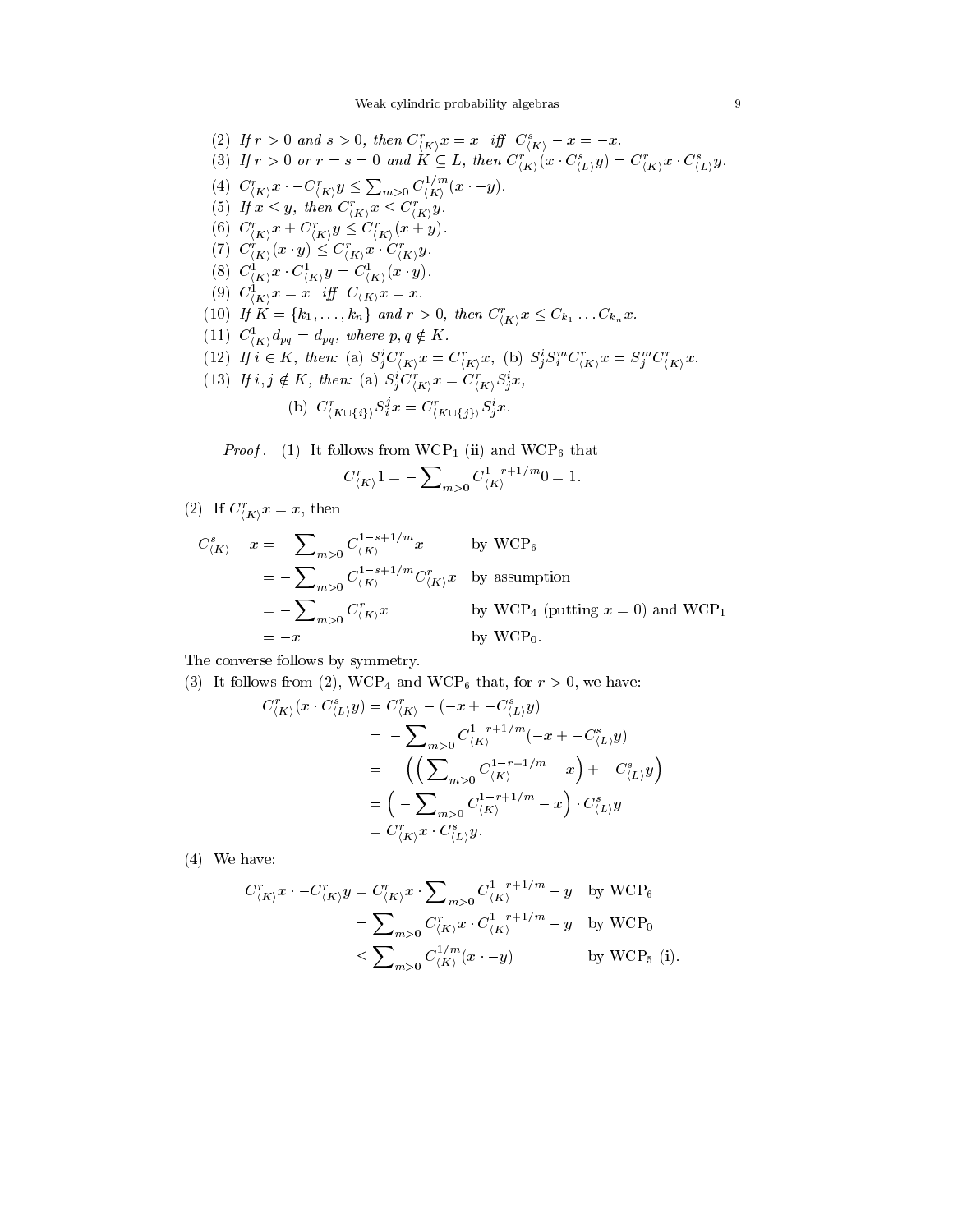(5) If  $x \leq y$ , then  $x \cdot -y = 0$ . So,  $C_{(K)}^T x \cdot -C_{(K)}^T y = 0$  from (4) and WCF<sub>1</sub>; i.e.,  $\cup_{(K)} x \leq \cup_{(K)} y.$ 

(6),(7) Immediate by (5) and  $x \le x + y$ ,  $y \le x + y$ ,  $x \cdot y \le x$ ,  $x \cdot y \le y$ .

(8) By WCF<sub>5</sub> (1) we have  $C_{\langle K \rangle} x \cdot C_{\langle K \rangle} y \leq C_{\langle K \rangle} (x \cdot y)$ . The reverse inequality is an instance of (7).

(9) If  $C_k x = x$ , then  $C_k x = C_k C_k x = C_k x = x$  from  $k$  = x from WCP9 (i). It follows from  $\sim$ WCP<sub>3</sub>, WCP<sub>6</sub> and WCP<sub>8</sub> that  $C_k^1 x \leq \sum_{m>0} C_k^{1/m} x = -C_k^1 - x \leq C_k x$ . Hence, if  $C_k x = x$ , then  $C_k x \leq x$  and  $x = -C_k - x \leq C_k x$  by WCP<sub>0</sub> and WCP<sub>8</sub>; i.e.,  $x = C_k x$ . Now, by induction, it follows from WCP<sub>9</sub> that  $C_{(K)}^r x = x$  if and only if

(10) First, we prove  $-C^1_{\langle K \rangle} - x \leq C_{k_1} \ldots C_{k_n} x$  by induction on |K|. The inequality is clear if  $K = \emptyset$ . Suppose that  $K = \{k_1, \ldots, k_{n+1}\}$ . Now  $x \leq C_{k_{n+1}} x$ , so  $-C_{k_{n+1}}x \leq -x$ , and hence  $C_{\langle K \rangle} - C_{k_{n+1}}x \leq C_{\langle K \rangle} -x$ , and so

$$
-C_{\langle K \rangle}^{1} - x \leq -C_{\langle K \rangle}^{1} - C_{k_{n+1}} x = \sum_{m>0} C_{\langle K \rangle}^{1/m} C_{k_{n+1}} x
$$
  
= 
$$
\sum_{m>0} C_{\langle K \rangle \{k_{n+1}\}}^{1/m} C_{k_{n+1}} x = -C_{\langle K \rangle \{k_{n+1}\}}^{1} - C_{k_{n+1}} x
$$
  

$$
\leq C_{k_{1}} \dots C_{k_{n+1}} x.
$$

Finally, choose  $p > 0$  so that  $1/p < r$ . Then

$$
C_{\langle K \rangle}^r x \leq C_{\langle K \rangle}^{1/p} x \leq \sum\nolimits_{m>0} C_{\langle K \rangle}^{1/m} x = -C_{\langle K \rangle}^1 - x \leq C_{k_1} \dots C_{k_n} x.
$$

(11) Immediate by (9) and  $C_{\langle K \rangle} d_{pq} = d_{pq}$ , where  $p, q \notin K$ .

(12) Assuming  $i \neq j$  and  $i \in K$ , we have:

$$
S_j^i C_{\langle K \rangle}^r x = C_i (d_{ij} \cdot C_{\langle K \rangle}^r x)
$$
  
=  $C_i (d_{ij} \cdot C_i C_{\langle K \rangle}^r x)$  by WCP<sub>9</sub> (i)  
=  $C_{\langle K \rangle}^r x$  by WCP<sub>0</sub>,

and  $S_i S_i^{\text{T}} C_{(K)} x = S_i S_i^{\text{T}} C_{(K)} x = S_i^{\text{T}} S_i C_{(K)} x = S_i^{\text{T}} C_{(K)} x$  by WCP<sub>0</sub>. (13) Assuming  $i \neq j$  and  $i, j \notin K$ , we have:

$$
S_j^i C_{\langle K \rangle}^r x = C_i (d_{ij} \cdot C_{\langle K \rangle}^r x) = C_i C_{\langle K \rangle}^r (d_{ij} \cdot x) \quad \text{by (3)}
$$
  
= 
$$
C_{\langle K \rangle}^r C_i (d_{ij} \cdot x) = C_{\langle K \rangle}^r S_j^i x, \quad \text{by WCP}_{10} \text{ (i)},
$$

and

$$
C_{\langle K \cup \{i\}\rangle}^r S_i^j x = C_{\langle K \cup \{i\}\rangle}^r C_j (d_{ij} \cdot x)
$$
  
= 
$$
C_{\langle K \cup \{j\}\rangle}^r C_i (d_{ij} \cdot x)
$$
 by WCP<sub>10</sub> (ii)  
= 
$$
C_{\langle K \cup \{j\}\rangle}^r S_j^i x.
$$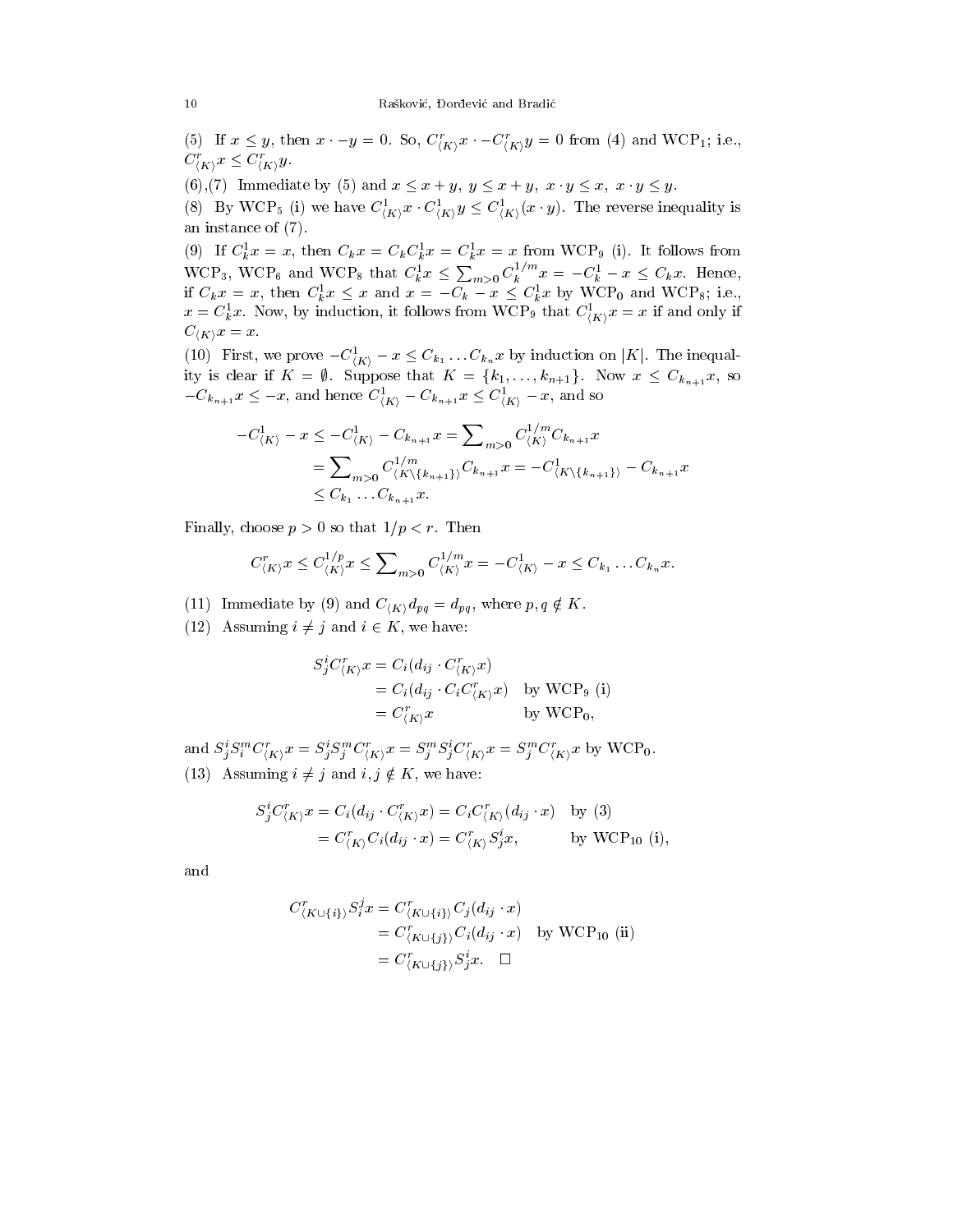The algebraic notion of an ideal in a weak cylindric probability algebra can be modified using specific properties of these algebras.

Denition 2. An ideal in a cylindric probability algebra A is a nonempty set  $\mathcal{I} \subseteq A$  such that the following conditions hold:

(1)  $\mathcal I$  is a Boolean ideal of  $\mathbf A$ ; i.e.,

- (a)  $0 \in \mathcal{I}$ ,
- (b) If  $\{a_j : j \in J\} \subseteq \mathcal{I}$  and  $J \in \mathcal{A}$ , then  $\sum_{j \in J} a_j \in \mathcal{I}$ ,
- (c) If  $x \in \mathcal{I}$  and  $y \leq x$ , then  $y \in \mathcal{I}$ ;
- (2) For all  $i < \omega$ , if  $x \in \mathcal{I}$ , then  $C_i x \in \mathcal{I}$ .

It follows from Definition 2 and (10) of Theorem 1 that, for any finite  $K \subseteq \omega$ and  $r \in (0,1]$ , if  $x \in \mathcal{I}$ , then  $C_{\langle K \rangle} x \in \mathcal{I}$ . An ideal  $\mathcal{I}$  determines the relation  $\sim$  = { $(x, y)$  :  $x - y + y - x \in \mathcal{I}$ }. As usual, if  $x \sim y$ , then  $C_i x \sim C_i y$ . For  $r > 0$ and  $x, y \in A$ , we have

$$
C^r_{\langle K \rangle}x \cdot -C^r_{\langle K \rangle}y + C^r_{\langle K \rangle}y \cdot -C^r_{\langle K \rangle}x \leq \sum\nolimits_{m>0} C^{1/m}_{\langle K \rangle}(x \cdot -y) + \sum\nolimits_{m>0} C^{1/m}_{\langle K \rangle}(y \cdot -x)
$$

by (4) of Theorem 1. So, if  $x \sim y$ , then  $C_{\langle K \rangle} x \sim C_{\langle K \rangle} y$ . Hence,  $\sim$  is a congruence relation of A. We dene a new algebra A <sup>I</sup> = hA  $\langle \mathcal{I}, \hat{+}, \hat{\cdot}, \hat{-}, \widehat{0}, \widehat{1}, \widehat{C}_i, \widehat{C_{(K)}^r}, \widehat{d}_{pq} \rangle$  as where  $\mathcal{L}_{\mathcal{A}}$  is not different to see that Australian and Australian and Australian and Australian and Australian and Australian and Australian and Australian and Australian and Australian and Australian and Austra  $\overline{\phantom{a}}$ I is a weak cylindric probability and a weak cylindric probability algebra, and a weak cylindric probability a and that there is a  $\mathbb R$  -form  $\mathbb R$  onto  $\mathbb R$  onto  $\mathbb R$  onto  $\mathbb R$  onto  $\mathbb R$  onto  $\mathbb R$  onto  $\mathbb R$  $\overline{\phantom{a}}$ 

The dimension set  $\Delta x$  of an element  $x \in A$  is introduced by  $\Delta x = \{k :$  $C_k x \neq x_j$ . It follows from the clause (9) of Theorem 1 that  $\Delta x = \{k : C_k x \neq x_j,$ i.e., the coordinates in which x is not a cylinder can be obtained also by applying probability cylindrifications of the form  $\mathcal{C}_k$ .

Denition 3. A weak cylindric probability algebra A is locally nite-dimensional if  $\Delta x$  is finite for all  $x \in A$ .

Every formula  $\varphi$  of  $L_{AP}$  has only finitely many free variables. If  $v_i$  is a variable not occurring in  $\varphi$ , then  $\models (\exists v_i)\varphi \leftrightarrow \varphi$  and  $\models (P v_i > 0)\varphi \leftrightarrow \varphi$ . So, for any given set  $\Sigma$  of sentences of  $L_{AP}$ , there are at most finitely many indices  $i < \omega$ such that  $\varphi$  is not equivalent under  $\Sigma$  neither to  $(\exists v_i)\varphi$  nor to  $(Pv_i > 0)\varphi$ ; hence, Form  $_L/\equiv_{\Sigma}$  is locally finite-dimensional weak cylindric probability algebra.

The following theorem gives some elementary properties of  $\Delta$ .

**THEOREM 2.** If  $\{A, +, \cdot, -, 0, 1, \mathrm{C}_i, \mathrm{C}_{iK}, a_{pq}\}$  is a weak cyunaric probability  $h = h$  is a set of  $h = h$ algebra, then:

(1) 
$$
\Delta 0 = \Delta 1 = \emptyset
$$
;   
\n(2)  $\Delta (\sum_{j \in J} x_j) \subseteq \bigcup_{j \in J} \Delta x_j$ ,  $J \in \mathcal{A}$ ;   
\n(3)  $\Delta (\prod_{j \in J} x_j) \subseteq \bigcup_{j \in J} \Delta x_j$ ,  $J \in \mathcal{A}$ ;   
\n(4)  $\Delta - x = \Delta x$ ;   
\n(5)  $\Delta d_{pq} = \{p, q\}$ ;   
\n(6)  $\Delta C_i x \subseteq \Delta x \setminus \{i\}$ ;   
\n(7)  $\Delta S_j^i x \subseteq (\Delta x \setminus \{i\}) \cup \{j\}$ ;   
\n(8)  $\Delta C_{\langle K \rangle}^r x \subseteq \Delta x \setminus K$ .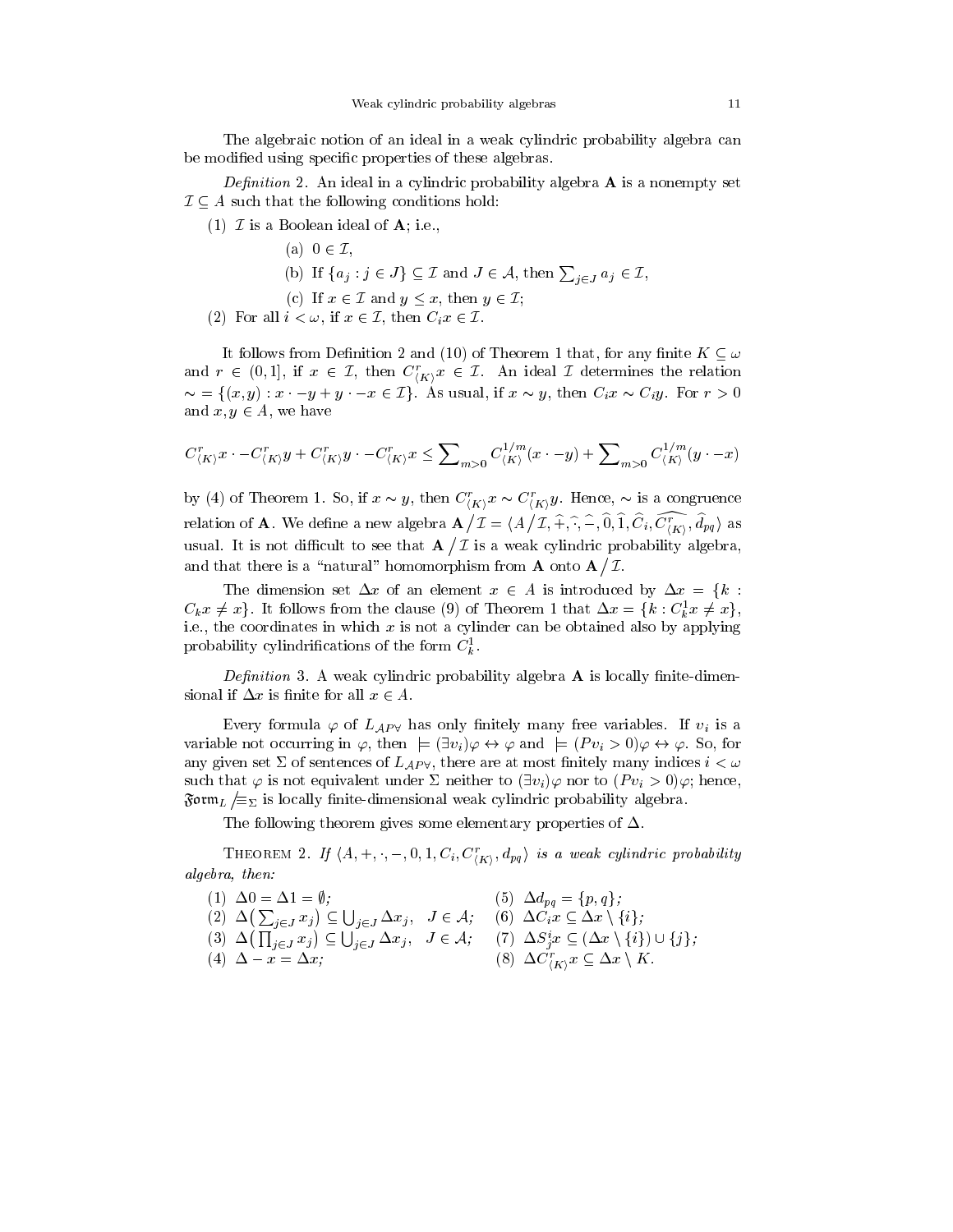$P$  ,  $P$  and clauses (1) (7) are well-known properties of  $\blacksquare$  from the classical theory of cylindric algebras.

(8) Let *i* be any integer such that  $i \notin \Delta x \setminus K$ . If  $i \in K$ , then  $C_iC_{\langle K \rangle}x = C_{\langle K \rangle}x$ by WCP<sub>9</sub> (i). If  $i \notin \Delta x \cup K$ , then

$$
C_i C_{\langle K \rangle}^r x = C_i C_{\langle K \rangle}^r C_i x = C_i C_{\langle K \cup \{i\} \rangle}^r C_i x \quad \text{by WCP}_9 \text{ (ii)}
$$
  
=  $C_{\langle K \cup \{i\} \rangle}^r C_i x = C_{\langle K \rangle}^r x \quad \text{by WCP}_9 \text{ (i)}.$ 

 $\mathcal{S}^{0}, i \notin \Delta \mathcal{C}_{\langle K \rangle} x. \quad \Box$ 

The main result of this paper is the following analog of the Boolean representation theorem from the classical theory of cylindric algebras.

THEOREM 3. If  $\bf{A}$  is a locally finite-dimensional weak cylindric probability algebra and  $|\Delta|>1$ , then there is a homomorphism from  $\Delta$  onto a weak cylindric probability set algebra.

Proof. We prove that A is isomorphic to a weak cylindric probability algebra of formulas  $\mathfrak{F} \mathfrak{o} \mathfrak{r} \mathfrak{m}_L / \equiv_{\Sigma}$  for some L and  $\Sigma$ .

Let  $R_a$  be an *n*-ary relation symbol corresponding to a for each  $a \in A$ , where the integer *n* is obtained from  $\Delta a \subseteq \{1, ..., n\}$ . Fix the language  $L = \{R_a : a \in A\}$ . By induction on the complexity of formulas of the logic  $L_{AP}$  we define a function  $f: \text{Form}_L \to A$  satisfying: if  $\vdash \varphi$ , then  $f(\varphi) = 1$  as follows:

(1) Let  $\varphi$  be an atomic formula  $R_a(v_{k_1},...,v_{k_n})$  and let  $j_1,...,j_n$  be the first *n* integers in  $\omega \setminus \{1, \ldots, n, k_1, \ldots, k_n\}$ . Then

$$
f(\varphi) = S_{k_1}^{j_1} \cdots S_{k_n}^{j_n} S_{j_1}^1 \cdots S_{j_n}^n a ;
$$

(2) 
$$
f(v_p=v_q) = d_{pq}
$$
;  
\n(3)  $f(\neg \varphi) = -f(\varphi)$ ;  
\n(4)  $f(\nabla \Phi) = \sum_{\varphi \in \Phi} f(\varphi)$ ,  $\Phi \in \mathcal{A}$ ;  
\n(5)  $f(\bigwedge \Phi) = \prod_{\varphi \in \Phi} f(\varphi)$ ,  $\Phi \in \mathcal{A}$ ;  
\n(6)  $f(\exists v_i)\varphi) = C_i f(\varphi)$ ;  
\n(7)  $f((P\mathbf{v} \ge r)\varphi) = C_{\langle K \rangle}^r h(\varphi)$ ,

where  $\mathbf{v} = v_{k_1}, \ldots, v_{k_m}$  and  $K = \{k_1, \ldots, k_m\}.$ 

Let  $\varphi$  be a formula of  $L_{AP}$  and let  $\varphi^*$  be a formula obtained by the substitution of some free variables  $v_{k_1}, \ldots, v_{k_n}$  of  $\varphi$  with  $v_{m_1}, \ldots, v_{m_n}$ , respectively. By induction on complexity of formulas of  $L_{AP}$ , we prove the following substitution property

(S) 
$$
f(\varphi) = S_{k_1}^{j_1} \cdots S_{k_n}^{j_n} S_{j_1}^{m_1} \cdots S_{j_n}^{m_n} f(\varphi^*),
$$

where  $j_1, \ldots, j_n$  are some distinct integers in  $\omega \setminus \{1, \ldots, n, k_1, \ldots, k_n, m_1, \ldots, m_n\}.$ 

Suppose  $\varphi$  is  $R_a(v_{k_1}, \ldots, v_{k_n})$ . Let  $p_1, \ldots, p_n, q_1, \ldots, q_n$  be distinct integers in  $\omega \setminus \{1, \ldots, n, k_1, \ldots, k_n, m_1, \ldots, m_n\}$ . For some distinct integers  $j_1, \ldots, j_n$  in the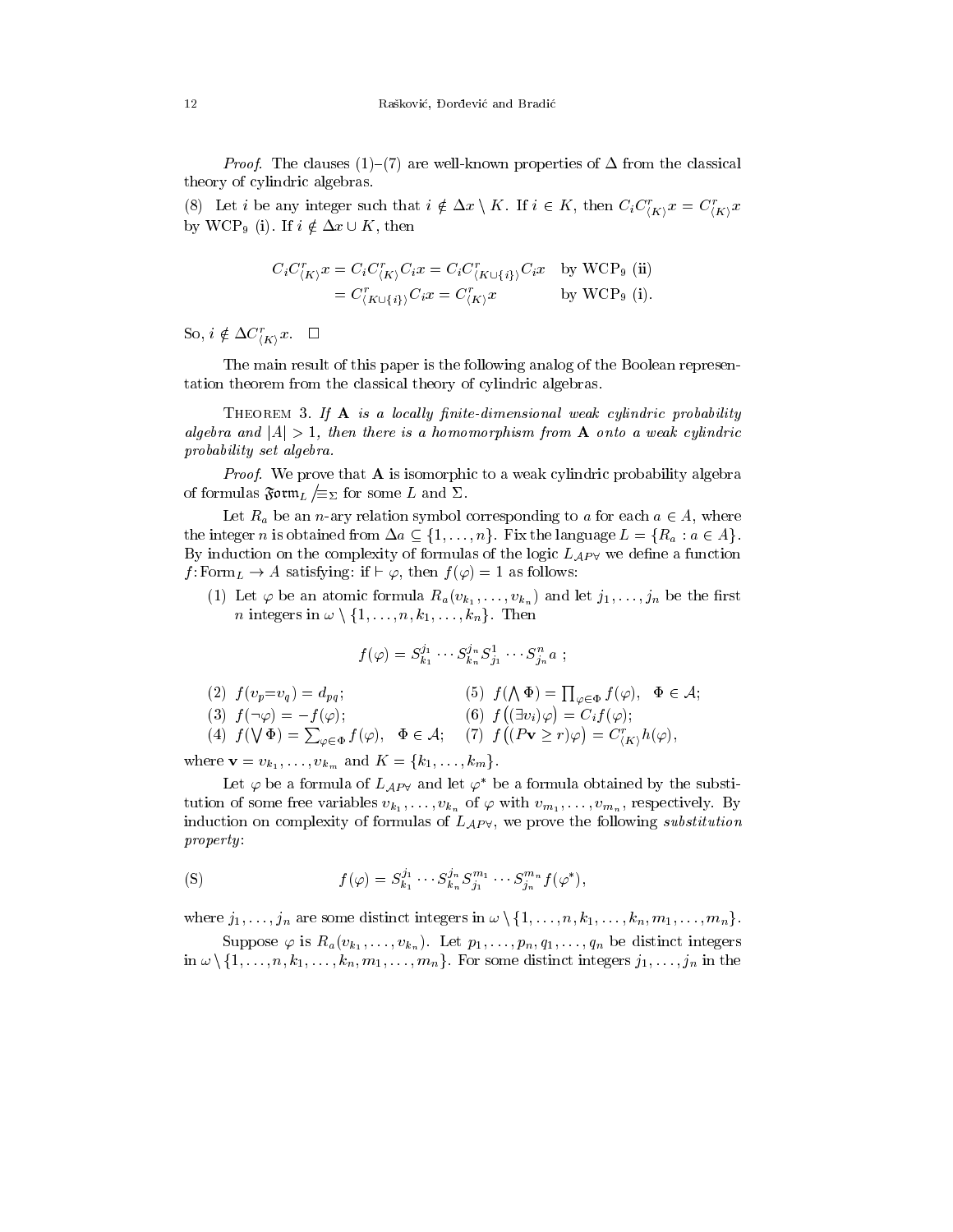set  $\omega \setminus \{1, \ldots, n, k_1, \ldots, k_n, m_1, \ldots, m_n\}$ , we have:

$$
S_{k_1}^{j_1} \cdots S_{k_n}^{j_n} S_{j_1}^{m_1} \cdots S_{j_n}^{m_n} f(\varphi^*) = S_{k_1}^{j_1} \cdots S_{k_n}^{j_n} S_{j_1}^{m_1} \cdots S_{j_n}^{m_n} S_{m_1}^{q_1} \cdots S_{m_n}^{q_n} S_{q_1}^{1} \cdots S_{q_n}^{n} a
$$
  
\n
$$
= S_{k_1}^{p_1} \cdots S_{k_n}^{p_n} S_{p_1}^{m_1} \cdots S_{p_n}^{m_n} S_{m_1}^{q_1} \cdots S_{m_n}^{q_n} S_{q_1}^{1} \cdots S_{q_n}^{n} a
$$
  
\n
$$
= S_{k_1}^{p_1} \cdots S_{k_n}^{p_n} S_{p_1}^{1} \cdots S_{p_n}^{k_n} S_{k_1}^{1} \cdots S_{k_n}^{q_n} S_{q_1}^{1} \cdots S_{q_n}^{n} a
$$
  
\n
$$
= S_{k_1}^{p_1} \cdots S_{k_n}^{p_n} S_{k_1}^{q_1} \cdots S_{k_n}^{p_n} S_{p_1}^{1} \cdots S_{p_n}^{n} a
$$
  
\n
$$
= S_{k_1}^{p_1} \cdots S_{k_n}^{p_n} S_{k_1}^{1} \cdots S_{k_n}^{p_n} S_{p_1}^{1} \cdots S_{p_n}^{n} a
$$
  
\n
$$
= S_{k_1}^{p_1} \cdots S_{k_n}^{p_n} S_{p_1}^{1} \cdots S_{p_n}^{n} a
$$
  
\n
$$
= f(\varphi)
$$

by  $WCP_0$  (see [2] or [5]).

Let  $\varphi$  be  $v_{k_1}=v_{k_2}$ . We may suppose  $k_1 \neq k_2$ . It follows from WCP<sub>0</sub> that

$$
f(\varphi) = d_{k_1k_2} = S_{k_1}^{j_1} S_{k_2}^{j_2} S_{j_1}^{m_1} S_{j_2}^{m_2} d_{m_1m_2} = S_{k_1}^{j_1} S_{k_2}^{j_2} S_{j_1}^{m_1} S_{j_2}^{m_2} f(\varphi^*).
$$

The steps  $\neg \psi$ ,  $\forall \Phi$  and  $\Lambda \Phi$  in the inductive proof of (S) are easy using appropriate properties of  $S_i$  (see [2] and [5]).

Let  $\varphi$  be  $(\exists v_i) \psi(v_{k_1}, \ldots, v_{k_n}, v_i)$  and  $i \notin \{k_1, \ldots, k_n, m_1, \ldots, m_n\}$ . For some distinct integers  $j_1, \ldots, j_n$  in  $\omega \setminus \{1, \ldots, n, k_1, \ldots, k_n, m_1, \ldots, m_n, i\}$  we have:

$$
f(\varphi) = C_i S_{k_1}^{j_1} \cdots S_{k_n}^{j_n} S_{j_1}^{m_1} \cdots S_{j_n}^{m_n} f(\psi^*) \text{ by induction assumption}
$$
  
=  $S_{k_1}^{j_1} \cdots S_{k_n}^{j_n} S_{j_1}^{m_1} \cdots S_{j_n}^{m_n} C_i f(\psi^*)$  by WCP<sub>0</sub>  
=  $S_{k_1}^{j_1} \cdots S_{k_n}^{j_n} S_{j_1}^{m_1} \cdots S_{j_n}^{m_n} f(\varphi^*).$ 

Suppose  $\varphi$  is  $(Pv_{l_1},...,v_{l_m} \geq r)\psi(v_{k_1},...,v_{k_n},v_{l_1},...,v_{l_m}), L = \{l_1,...,l_m\}$ and L  $\alpha$  ,  $\alpha$  ,  $\alpha$  ,  $\alpha$  ,  $\alpha$  ,  $\alpha$  ,  $\alpha$  ,  $\alpha$  ,  $\alpha$  in integrating integrating integrating integrating  $\alpha$  $w \setminus \{1, ..., n, k_1, ..., k_n, m_1, ..., m_n, l_1, ..., l_n\}$  we have:

$$
f(\varphi) = C_{\langle L \rangle}^r S_{k_1}^{j_1} \cdots S_{k_n}^{j_n} S_{j_1}^{m_1} \cdots S_{j_n}^{m_n} f(\psi^*) \text{ by induction assumption}
$$
  
=  $S_{k_1}^{j_1} \cdots S_{k_n}^{j_n} S_{j_1}^{m_1} \cdots S_{j_n}^{m_n} C_{\langle L \rangle}^r f(\psi^*)$  by (13) (a) of Theorem 1  
=  $S_{k_1}^{j_1} \cdots S_{k_n}^{j_n} S_{j_1}^{m_1} \cdots S_{j_n}^{m_n} f(\varphi^*).$ 

Next, by induction on the complexity of formulas of the logic  $L_{AP}$ , we prove the following dimension property:

(D) if  $v_i$  does not occur free in  $\varphi$ , then  $i \notin \Delta f(\varphi)$ .

We point out only the case of the probability quantification, because other cases are easy using appropriate parts of Theorem 2. So, let  $\varphi$  be the formula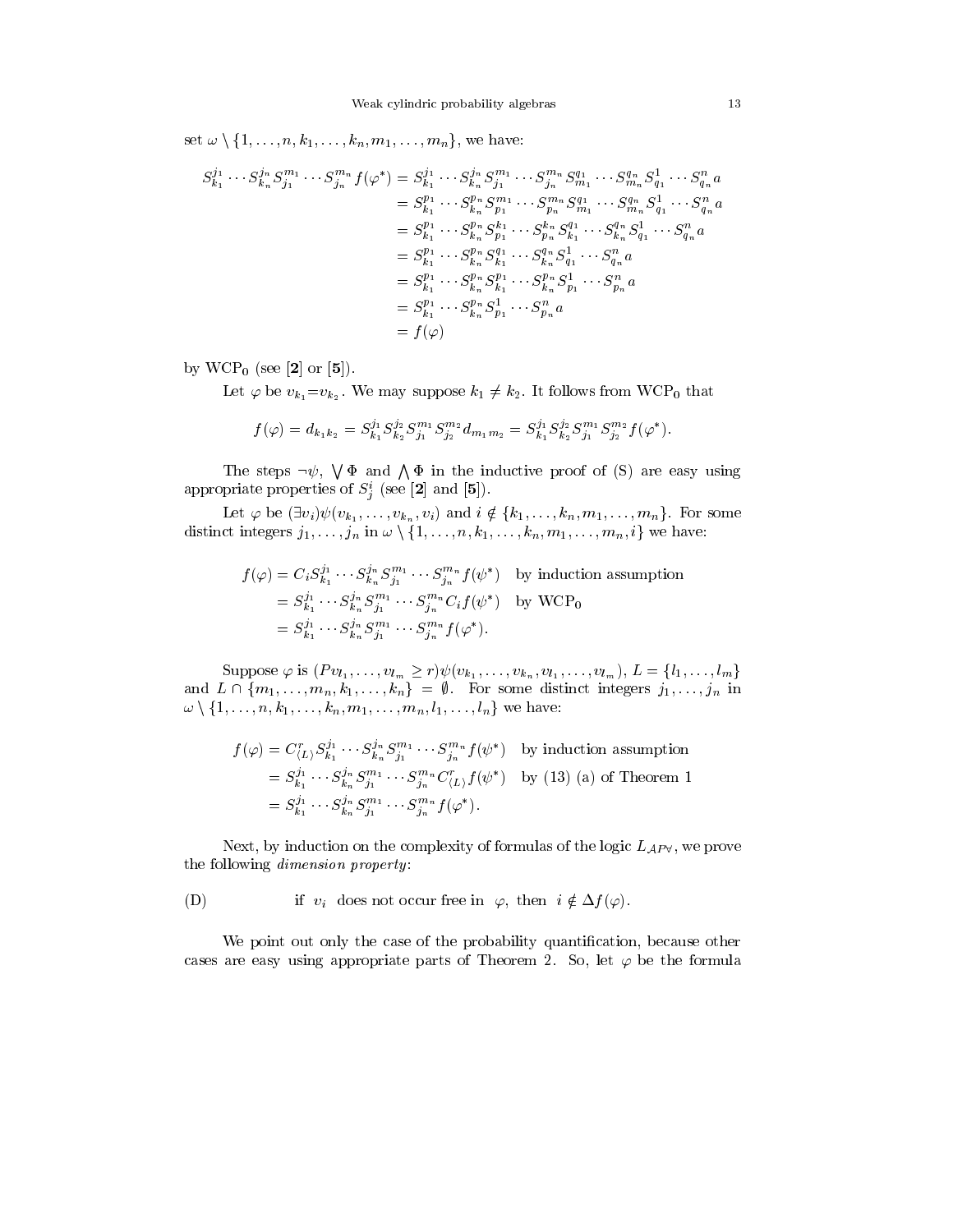$(Pv_{l_1},\ldots,v_{l_m}\geq r)\psi(v_{k_1},\ldots,v_{k_n},v_{l_1},\ldots,v_{l_m})$  such that  $v_i$  does not occur free in  $\varphi$ , i.e.,  $i \notin \{k_1, \ldots, k_n\}$ . Then

$$
\Delta f(\varphi) \subseteq \Delta f(\psi) \setminus \{l_1, \dots, l_m\} \text{ by (8) of Theorem 2}
$$

$$
\subseteq \{k_1, \dots, k_n\} \text{ by induction hypothesis,}
$$

i.e.,  $i \notin \Delta f(\varphi)$ .

Now we shall prove that each logical axiom of  $L_{AP}$  is in the set

$$
\Gamma = \{ \varphi \in \text{Form}_{L} : f(\varphi) = 1 \}.
$$

(A) All axioms of  $L_A$  (see [3]):

It follows from the classical theory of cylindric algebras that each logical axiom of  $A \cap L_{\omega \omega}$  is in  $\Gamma$ . Suppose  $\varphi$  is  $\bigwedge \Psi \to \psi$ , where  $\psi \in \Psi$ . Then

$$
f(\varphi) = -\prod_{\xi \in \Psi} f(\xi) + f(\psi) \ge -f(\psi) + f(\psi) = 1.
$$

Similarly, if  $\varphi$  is  $\neg \bigwedge \Psi \leftrightarrow \bigvee_{\psi \in \Psi} \neg \psi$ , then  $f(\varphi) = 1$ .

 $(AP)$  All axioms of the weak logic  $L_{AP}$  (see [4]):

Monotonicity: Let  $\varphi$  be  $(Pv \ge r)\psi \to (Pv \ge s)\psi$ , where  $r \ge s$ . Then for  ${\bf v}=v_{k_1},\ldots,v_{k_n}$  and  $K=\{k_1,\ldots,k_n\}$  we have  $f(\varphi)=-C_{(K)}^*f(\psi)+C_{(K)}^*f(\psi)=1$ by WCP3.

Non-negativity: If  $\varphi$  is  $(PV \geq 0)\psi$ , then  $J(\varphi) = C_{(K)}^{\vee} J(\psi) = 1$  by WCP<sub>2</sub>.

Let  $\varphi$  be  $\theta_1 \leftrightarrow \theta_2$ , where  $\theta_1$  is  $(P v_{k_1}, \ldots, v_{k_n} \ge r) \psi(v_{k_1}, \ldots, v_{k_n})$  and  $\theta_2$ is  $(Pv_{l_1},...,v_{l_n} \geq r)\psi(v_{l_1},...,v_{l_n})$ . Let  $K = \{k_1,...,k_n\}$  and  $L = \{l_1,...,l_n\}$ . We may assume that  $L \cap K = \emptyset$ . Let  $m_1, \ldots, m_n$  be distinct integers in the set  $w \setminus \{k_1, \ldots, k_n, l_1, \ldots, l_n\}$ . For some distinct integers  $j_1, \ldots, j_n$  taken from the set  $w \setminus \{1, ..., n, k_1, ..., k_n, l_1, ..., l_n, m_1, ..., m_n\}$  we have:

$$
f(\theta_1) = C_{\langle K \rangle}^r S_{k_1}^{j_1} \cdots S_{k_n}^{j_n} S_{j_1}^{m_1} \cdots S_{j_n}^{m_n} f(\psi^*) \text{ by (S)}
$$
  
\n
$$
= C_{\langle K \rangle}^r S_{k_1}^{l_1} \cdots S_{k_n}^{l_n} S_{l_1}^{m_1} \cdots S_{l_n}^{m_n} f(\psi^*) \text{ by WCP}_0
$$
  
\n
$$
= C_{\langle L \rangle}^r S_{l_1}^{k_1} \cdots S_{l_n}^{k_n} S_{l_1}^{m_1} \cdots S_{l_n}^{m_n} f(\psi^*) \text{ by (13) (b) of Theorem 1}
$$
  
\n
$$
= C_{\langle L \rangle}^r S_{l_1}^{k_1} \cdots S_{l_n}^{k_n} S_{k_1}^{m_1} \cdots S_{k_n}^{m_n} f(\psi^*) \text{ by WCP}_0
$$
  
\n
$$
= C_{\langle L \rangle}^r S_{l_1}^{j_1} \cdots S_{l_n}^{j_n} S_{j_1}^{m_1} \cdots S_{j_n}^{m_n} f(\psi^*) \text{ by WCP}_0
$$
  
\n
$$
= f(\theta_2) \text{ by (S)};
$$

so,  $f(\varphi) = 1$ .

Finite additivity: (i) If  $\varphi$  is  $(Pv \le r) \psi \wedge (Pv \le s) \theta \rightarrow (Pv \le r + s)( \psi \vee \theta),$ then

$$
f(\varphi) = -(C_{\langle K \rangle}^{1-r} - f(\psi) \cdot C_{\langle K \rangle}^{1-s} - f(\theta)) + C_{\langle K \rangle}^{1-(r+s)} - (f(\psi) + f(\theta))
$$
  
\n
$$
\geq -C_{\langle K \rangle}^{1-r-s} \left( -f(\psi) \cdot - f(\theta) \right) + C_{\langle K \rangle}^{1-(r+s)} - (f(\psi) + f(\theta)) \qquad \text{by WCP}_5 \text{ (i)}
$$
  
\n= 1.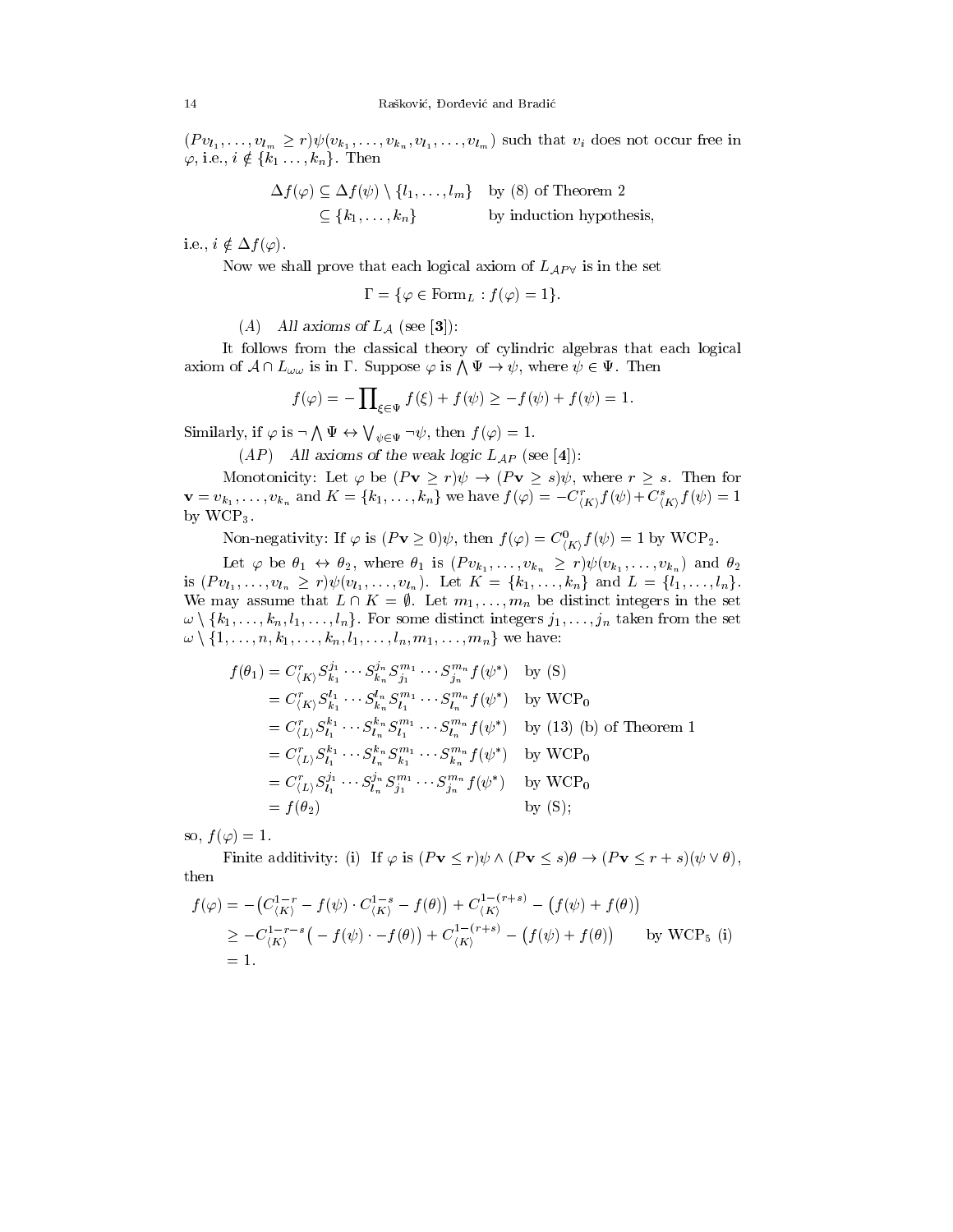(ii) If 
$$
\varphi
$$
 is  $(P\mathbf{v} \ge r)\psi \wedge (P\mathbf{v} \ge s)\theta \wedge (P\mathbf{v} \le 0)(\psi \wedge \theta) \rightarrow (P\mathbf{v} \ge r + s)(\psi \vee \theta)$ , then  
\n
$$
f(\varphi) = -\left(C_{\langle K \rangle}^r f(\psi) \cdot C_{\langle K \rangle}^s f(\theta) \cdot C_{\langle K \rangle}^1 - \left(f(\psi) \cdot f(\theta)\right)\right) + C_{\langle K \rangle}^{r+s} \left(f(\psi) + f(\theta)\right)
$$
\n
$$
\ge -C_{\langle K \rangle}^{r+s} \left(f(\psi) + f(\theta)\right) + C_{\langle K \rangle}^{r+s} \left(f(\psi) + f(\theta)\right) \qquad \text{by WCP}_5 \text{ (ii)}
$$
\n
$$
= 1.
$$

The Archimedean property: If  $\varphi$  is  $(Pv > r)\psi \leftrightarrow \bigvee_{m>0} (Pv \geq r+1/m)\psi$ , then

$$
f((P\mathbf{v} > r)\psi) = -C_{\langle K \rangle}^{1-r} - f(\psi) = \sum_{m>0} C_{\langle K \rangle}^{r+1/m} f(\psi) \text{ by WCP}_6
$$

$$
= f(\bigvee_{m>0} (P\mathbf{v} \ge r+1/m)\psi);
$$

so,  $f(\varphi) = 1$ .

 $(AP\forall_1)$  Let  $\varphi$  be  $(\forall v_i)\psi \rightarrow (P v_i \geq 1)\psi$ . Then

$$
f(\varphi) = -C_i - f(\psi) + C_i^1 f(\psi)
$$
  
\n
$$
\geq C_i - f(\psi) + -C_i - f(\psi) \text{ by WCP}_8
$$
  
\n
$$
= 1.
$$

 $(AP\forall_2)$  Let  $\varphi$  be  $(Pv_{k_1} \cdots v_{k_n} \ge r)\psi \to (Pv_{k_{\pi 1}} \cdots v_{k_{\pi n}} \ge r)\psi$ . Then  $f(\varphi) = -C_{\langle K \rangle} f(\psi) + C_{\langle \pi(K) \rangle} f(\psi)$  $\geq -C_{(\pi(K))}J(\psi) + C_{(\pi(K))}J(\psi)$  by WCP7  $=1$ .

Finally, we shall prove that each logical theorem of  $L_{AP}$  is in  $\Gamma$ . Obviously  $\Gamma$  is closed under Modus Ponens and under Conjunction rule. We have two Generalization rules.

If  $\varphi \to \psi(v_i) \in \Gamma$  and  $v_i$  is not free in  $\varphi$ , then

$$
f(\varphi \to (\forall v_i)\psi) = -f(\varphi) + -C_i - f(\psi)
$$
  
= - (C\_i f(\varphi) \cdot C\_i - f(\psi)) by (D)  
= -C\_i(C\_i f(\varphi) \cdot - f(\psi)) by WCP<sub>0</sub>  
= 1 by assumption.

So,  $\varphi \to (\forall v_i) \psi \in \Gamma$ .

If  $\varphi \to \psi(v_{k_1}, \ldots, v_{k_n}) \in \Gamma$  and  $v_{k_1}, \ldots, v_{k_n}$  are not free in  $\varphi$ , then

$$
f(\varphi \to (P\mathbf{v} \ge 1)\psi) = -f(\varphi) + C_{\langle K \rangle}^1 f(\psi)
$$
  
=  $-C_{\langle K \rangle}^1 f(\varphi) + C_{\langle K \rangle}^1 f(\psi)$  by (D) and (11) of Theorem 1.  
=  $C_{\langle K \rangle}^1 (-f(\varphi) + f(\psi))$  by WCP<sub>4</sub> and (2) of Theorem 1.  
= 1 by assumption.